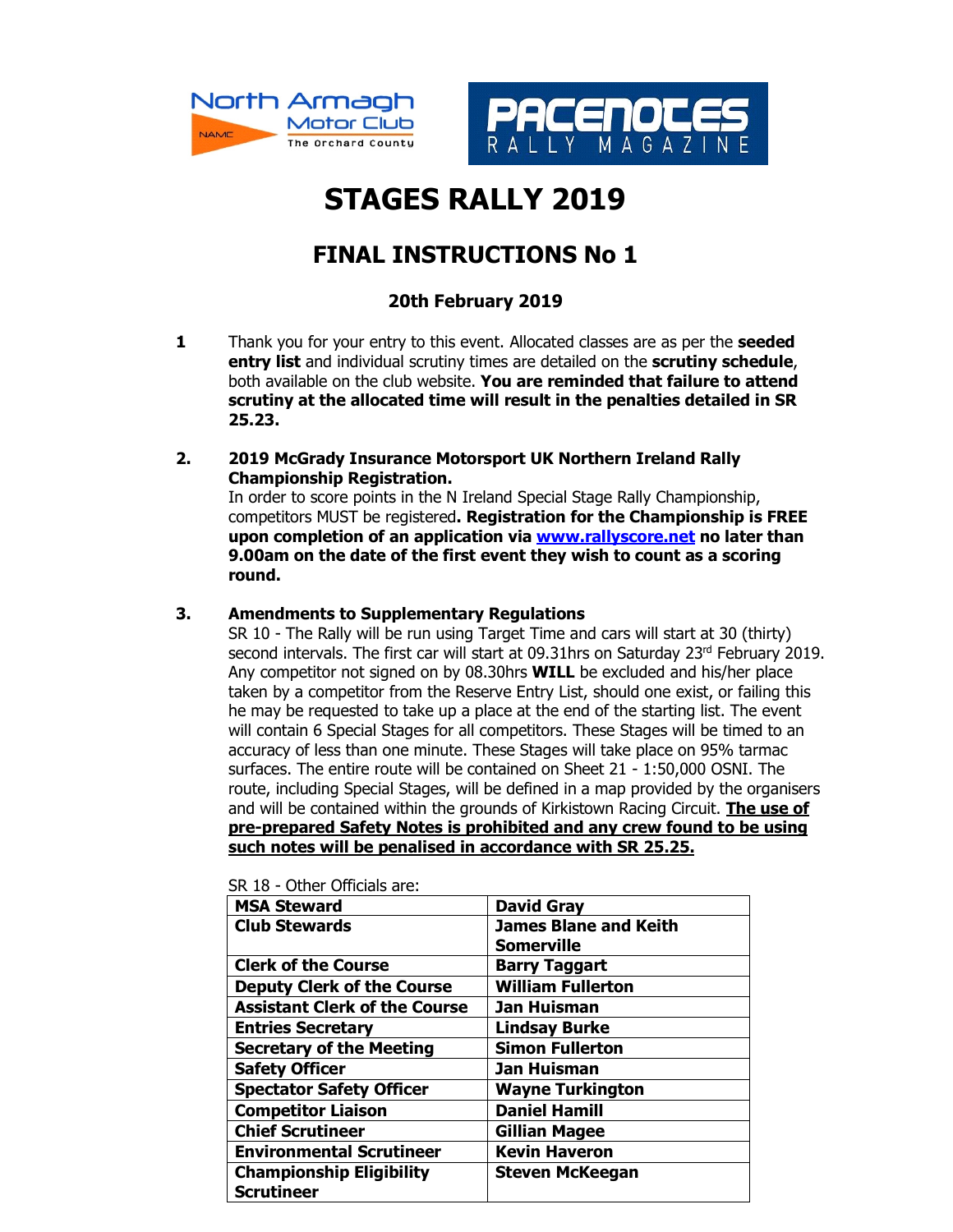| <b>Chief Timekeeper</b>          | <b>Declan McAleer</b>               |
|----------------------------------|-------------------------------------|
| <b>Rescue</b>                    | <b>BMRU</b>                         |
| <b>Recovery</b>                  | <b>Ian Culbert</b>                  |
| <b>Results</b>                   | <b>Rallyscore- Michelle McNulty</b> |
| <b>Chief Medical Officer</b>     | <b>John Fox</b>                     |
| <b>Chief Marshal</b>             | <b>Caroline McGuiness</b>           |
| <b>Stages Commander</b>          | <b>Eddie Murphy</b>                 |
| <b>Equipment Officer</b>         | <b>Eric McCombe</b>                 |
| <b>Service Area Co-ordinator</b> | <b>Aaron Kilpatrick</b>             |

SR 25 - The penalty for lateness to be applied and performance will be assessed as follows:

| $\mathbf{1}$   | Achieving a time on a Special Stage which is<br>less than the Bogey Time                                           | <b>Bogey Time</b>                                                                 |
|----------------|--------------------------------------------------------------------------------------------------------------------|-----------------------------------------------------------------------------------|
| $\overline{2}$ | Achieving a time on a Special Stage which is<br>more than the Target Time                                          | Target Time + 10<br>seconds/minute over Target<br><b>Time</b>                     |
| 3              | Achieving a time on a Special Stage which is<br>more than the Bogey Time and less than the<br><b>Target Time</b>   | <b>Actual time taken</b>                                                          |
| 4              | Not reporting at a Control                                                                                         | 10 minutes                                                                        |
| $\overline{5}$ | Not completing a Special Stage correctly (not<br>2 laps where required)                                            | <b>Target Time</b>                                                                |
| 6              | Not completing a Special Stage correctly<br>(missing corners, straight lining chicanes etc)                        | Actual time taken + 10 seconds                                                    |
|                | Subsequent breaches of 6 above                                                                                     | Actual time taken + 1 minute                                                      |
| 7              | Failure to attempt a Special Stage                                                                                 | 10 minutes                                                                        |
| 8              | Making a false (jump) start on a Special<br><b>Stage</b>                                                           | Amount of jump start + 10<br>seconds                                              |
|                | Subsequent false starts                                                                                            | 1 minute                                                                          |
| 9              | For each minute under Target Time on a<br>road section or in Service Area                                          | 20 seconds / minute                                                               |
| 10             | For each minute over Target Time on a road<br>section or in Service Area                                           | 10 seconds / minute                                                               |
| 11             | For each minute before or after Due Time at<br>Main Time Control (Out)                                             | 10 seconds / minute                                                               |
| 12             | Breach of any statutory requirement<br>concerning the use of a motor vehicle                                       | <b>EXCLUSION</b>                                                                  |
| 13             | Excessive speed on road sections or in the<br>Service Area or driving likely to bring<br>motorsport into disrepute | $1st$ offence - 10 minutes<br>2 <sup>nd</sup> offence - EXCLUSION                 |
| 14             | Excessive sound (above MSA limits)                                                                                 | <b>EXCLUSION</b>                                                                  |
| 15             | Receiving assistance (in contravention to<br>R38.1.1 - R39.3.3                                                     | 10 minutes                                                                        |
| 16             | Breach of R38.1.2 (organised assistance<br>anywhere other than Service Area)                                       | 10 minutes                                                                        |
| 17             | Breach of Regulations R5.4 (crew), R15.1.2<br>(Damage Declaration) or R15.1.4 (damage to<br>competing car)         | <b>EXCLUSION</b>                                                                  |
| 18             | Failure to follow the instructions of an Official                                                                  | 15 minutes                                                                        |
| 19             | Causing an obstruction                                                                                             | $1st$ offence - Target Time + 2<br>minutes<br>2 <sup>nd</sup> offence - EXCLUSION |
| 20             | Re-fuelling in breach of event SRs                                                                                 | 5 minutes                                                                         |
| 21             | Failure to start a Special Stage when<br>instructed (R25.8.2)                                                      | 10 minutes                                                                        |
| 22             | Absence of a recorded time on a Time Card                                                                          | 10 minutes                                                                        |
| 23             | Failure to attend vehicle scrutiny in                                                                              | 5 minutes $+$ a £50.00 fine to be                                                 |
|                | accordance with SR 8 or for both crew                                                                              | donated to the Club's nominated                                                   |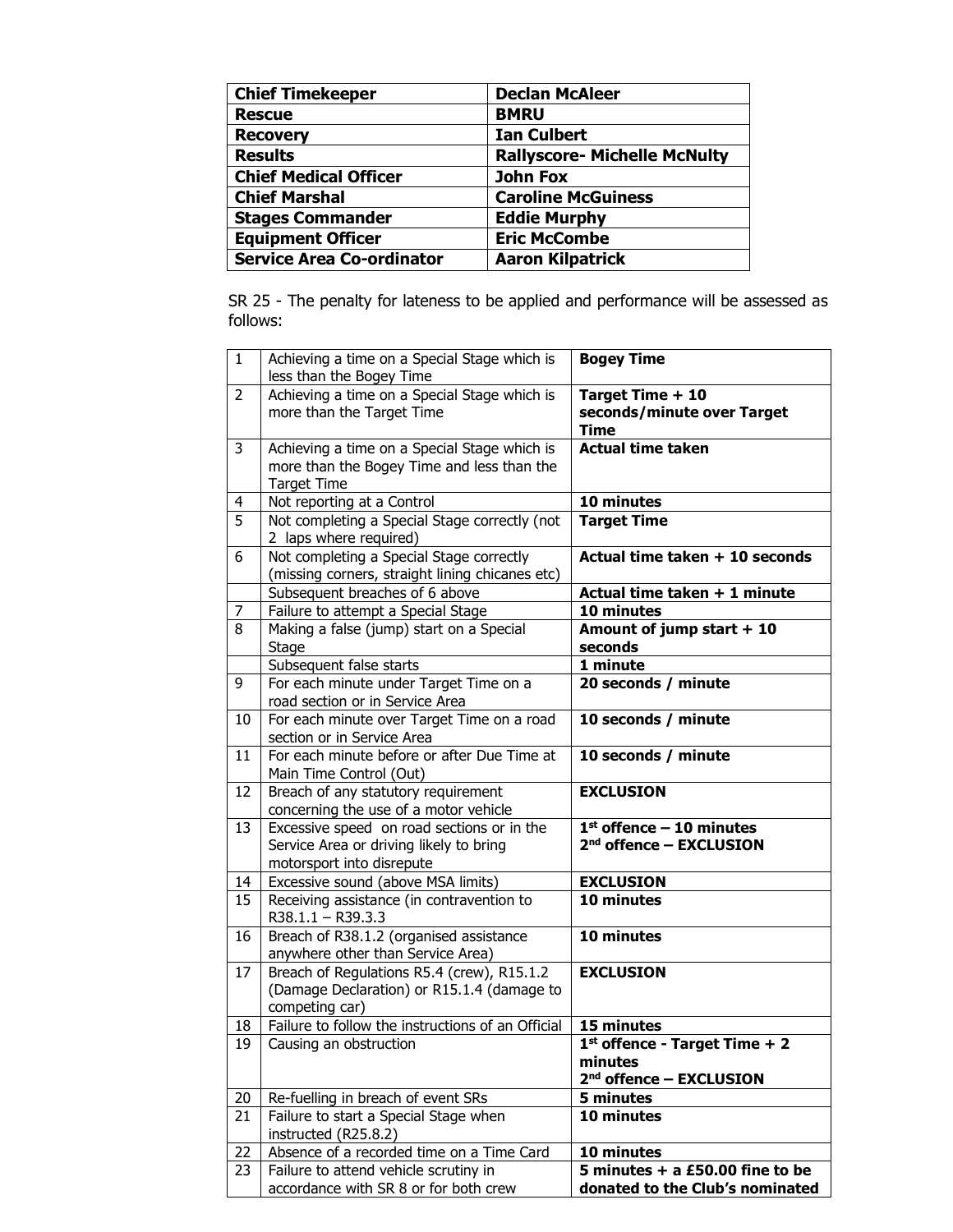|    | members to attend Drivers' Briefing in<br>accordance with SR 9 | charity                                                                         |
|----|----------------------------------------------------------------|---------------------------------------------------------------------------------|
| 24 | Misconduct by any member of competing<br>crew or service crew  | <b>EXCLUSION</b>                                                                |
| 25 | Unauthorised use of pre-prepared safety<br>notes               | 5 minutes $+$ a £50.00 fine to be<br>donated to the Club's nominated<br>charity |

- **4** Competing cars must be removed from trailers in the paddock area **(not outside the gates of the race circuit as this causes annoyance to local residents)**  and proceed as directed to the vehicle scrutiny building. After vehicle scrutiny competitors should attend the **Documentation Check** in the upstairs function room of the circuit clubhouse. Doorplates will be provided at documentation. **All competing cars will be the subject of a noise test on the approach to the event Start Control.**
- **5** Competitors are reminded that the appropriate 2019 licences of National 'B' status, or higher, are required and must be presented for inspection at documentation. **Codrivers wishing to apply for a National 'B' status Non-race licence on the morning of the event should present the completed application form, with any necessary photographs and the appropriate fee in a sealed envelope to the Event Secretary at documentation.** Competitors are also reminded that 2019 proof of membership of an ANICC member Club is required. Any competitor unable to present a valid 2019 ANICC Club membership card will be required to purchase **NAMC** membership at a cost of £10.00.
- **6 All competitors under the age of 18 years** are reminded of the requirement for a Parent, Guardian or Guarantor to sign an appropriate declaration at Documentation. Where the Parent, Guardian or Guarantor is not present there must be a representative who must produce a written and signed authorisation to so act from the Parent, Guardian or Guarantor, as appropriate.
- **7** Overnight stay within the circuit prior to the event may be possible but only by direct arrangement with 500 Motor Racing Club of Ireland (Contact Tel: 028 4277 1325 or 4277 1169). **All vehicles are left entirely at the competitors OWN RISK**.
- **8** On the morning of the event, all competing cars and service vehicles must be in the Service Area before 8.00am. Vehicular access to the Service Area will be prohibited after this time. Each competing crew will only be permitted **1 RALLY CAR & 1 SERVICE VEHICLE** into the Service Area. **This will be strictly enforced.**
- **9** FIA fuel on NIRC rounds. Just a reminder that the NIRC Championship Regulations (Reg. 2.8) allow the use of FIA fuel  $(J 5.13.4)$ **Please note that refuelling will only be permitted in exceptional circumstances, and only with the prior consent of the Clerk of the Course. You must arrive with adequate fuel already in the car, otherwise SR 25.20 will be applied.**
- **10** Competitors are permitted to walk or cycle the stages on the morning of the event to familiarise themselves with the layout, however, **all competitors are required to be off the stages by 8.45am**. **Motorised vehicles of any kind are prohibited.**
- **11** Competitors are reminded that in-car camera equipment must be fitted before the car is presented at scrutiny and may only be installed in competing cars with the prior consent of the Clerk of the Course.